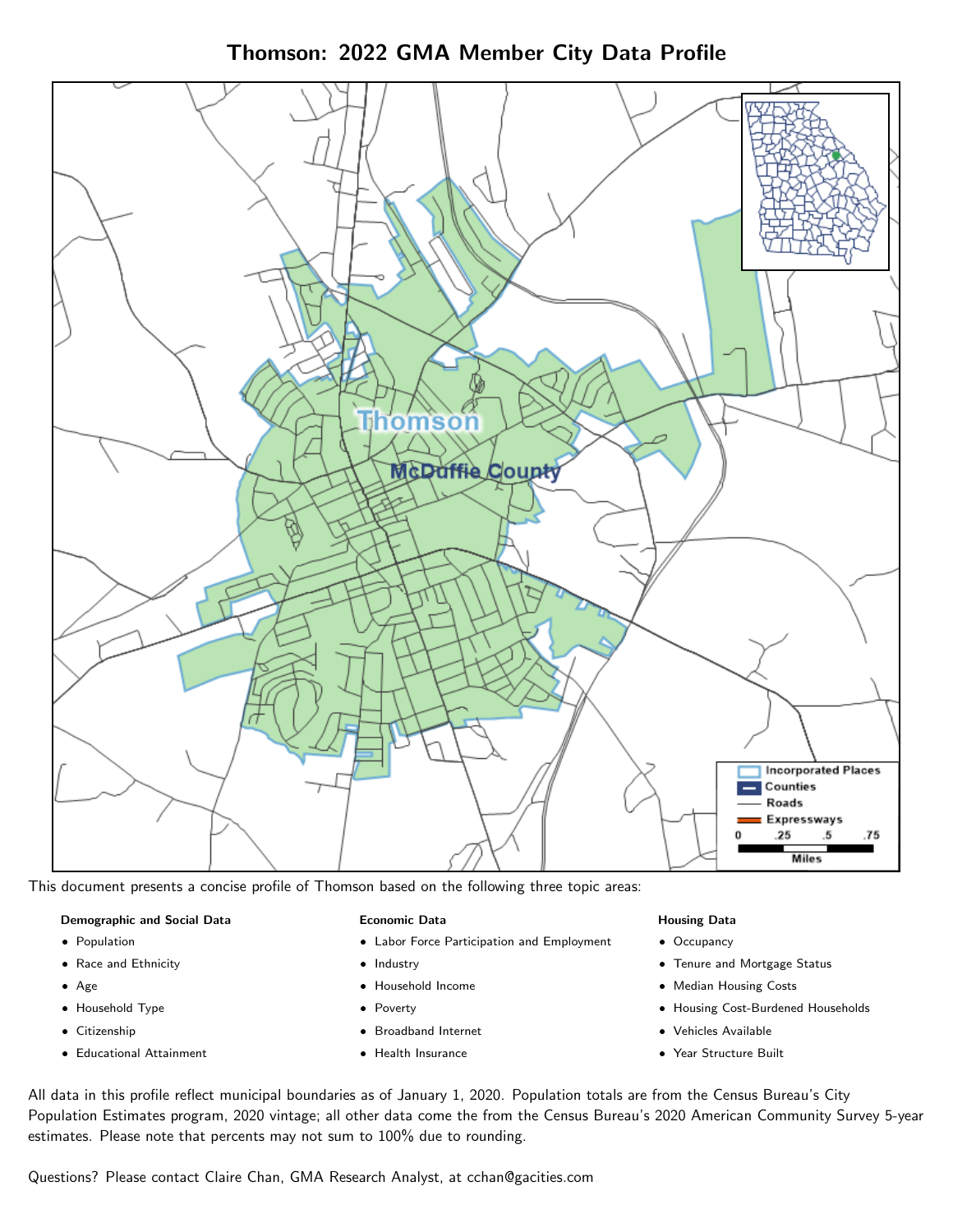# Thomson: Demographic and Social





**Citizenship** 



Source: American Community Survey, 2020 5-year estimates, table B05002 Source: American Community Survey, 2020 5-year estimates, table B15002

Race and Ethnicity



Source: U.S. Census Bureau, City Population Estimates, 2020 vintage Source: American Community Survey, 2020 5-year estimates, table B03002

## Household Type



Source: American Community Survey, 2020 5-year estimates, table B01001 Source: American Community Survey, 2020 5-year estimates, table B11001

### Educational Attainment



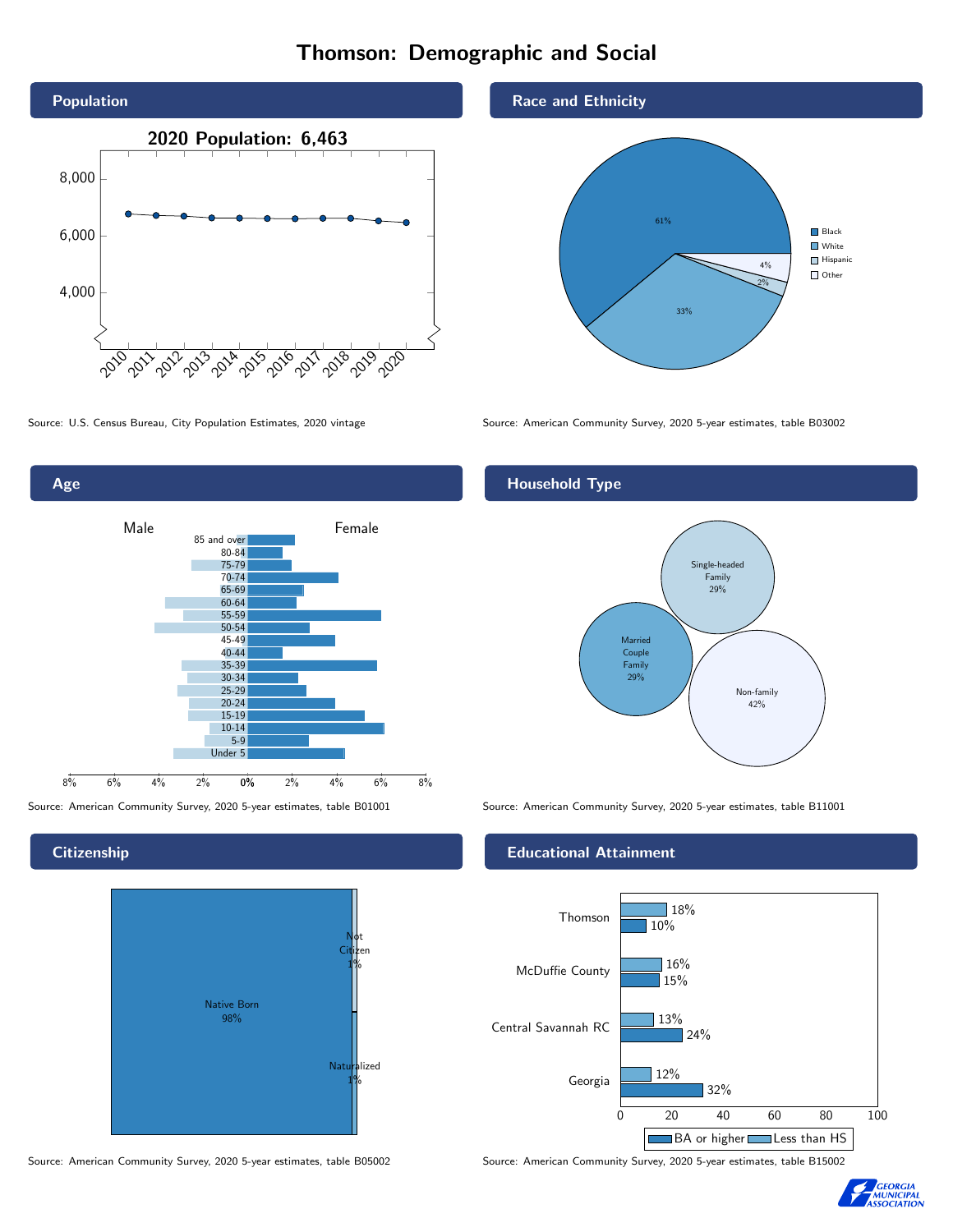# Thomson: Economic



Source: American Community Survey, 2020 5-year estimates, table B23001 Note: Unemployment rate is based upon the civilian labor force.

#### Industry

| Agriculture, forestry, fishing and hunting, and mining      | $3\%$ |
|-------------------------------------------------------------|-------|
| Construction                                                | 5%    |
| Manufacturing                                               | 20%   |
| <b>Wholesale Trade</b>                                      | $0\%$ |
| Retail Trade                                                | 14%   |
| Transportation and warehousing, and utilities               | 4%    |
| Information                                                 | 2%    |
| Finance and insurance, real estate, rental, leasing         | $0\%$ |
| Professional, scientific, mgt, administrative, waste mgt    | 12%   |
| Educational services, and health care and social assistance | 19%   |
| Arts, entertainment, recreation, accommodation, food        | 14%   |
| service                                                     |       |
| Other services, except public administration                | $1\%$ |
| Public administration                                       | 6%    |

Source: American Community Survey, 2020 5-year estimates, table C24030



Source: American Community Survey, 2020 5-year estimates, tables B19013 and B19025 Source: American Community Survey, 2020 5-year estimates, table B17010



Poverty



### Health Insurance



Source: American Community Survey, 2020 5-year estimates, table B28002 Source: American Community Survey, 2020 5-year estimates, table B18135